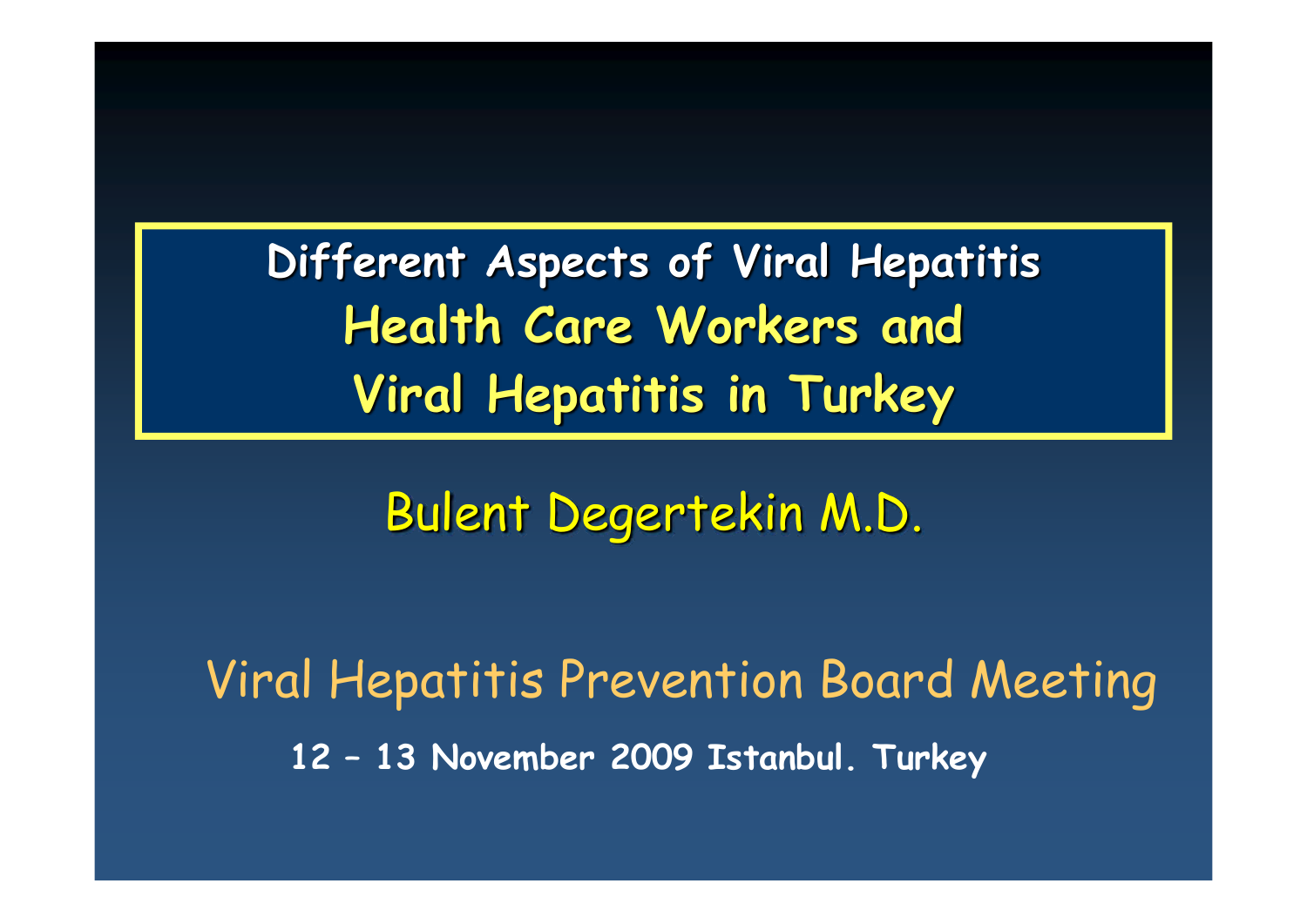# **Hepatitis B and Health Care Workers**

**\*** There are approximately 150,000 people working in the health care system in Turkey

**Extempt Health care workers are not only doctors and nurses** 

- - Students in medical school, students in school of dentistry, and school of nursing,
- - Lab and radiology technicians… are all classified as health care workers

 $\checkmark$  These health care workers are at risk for infection with blood-borne pathogens, including HBV, HCV and HIV.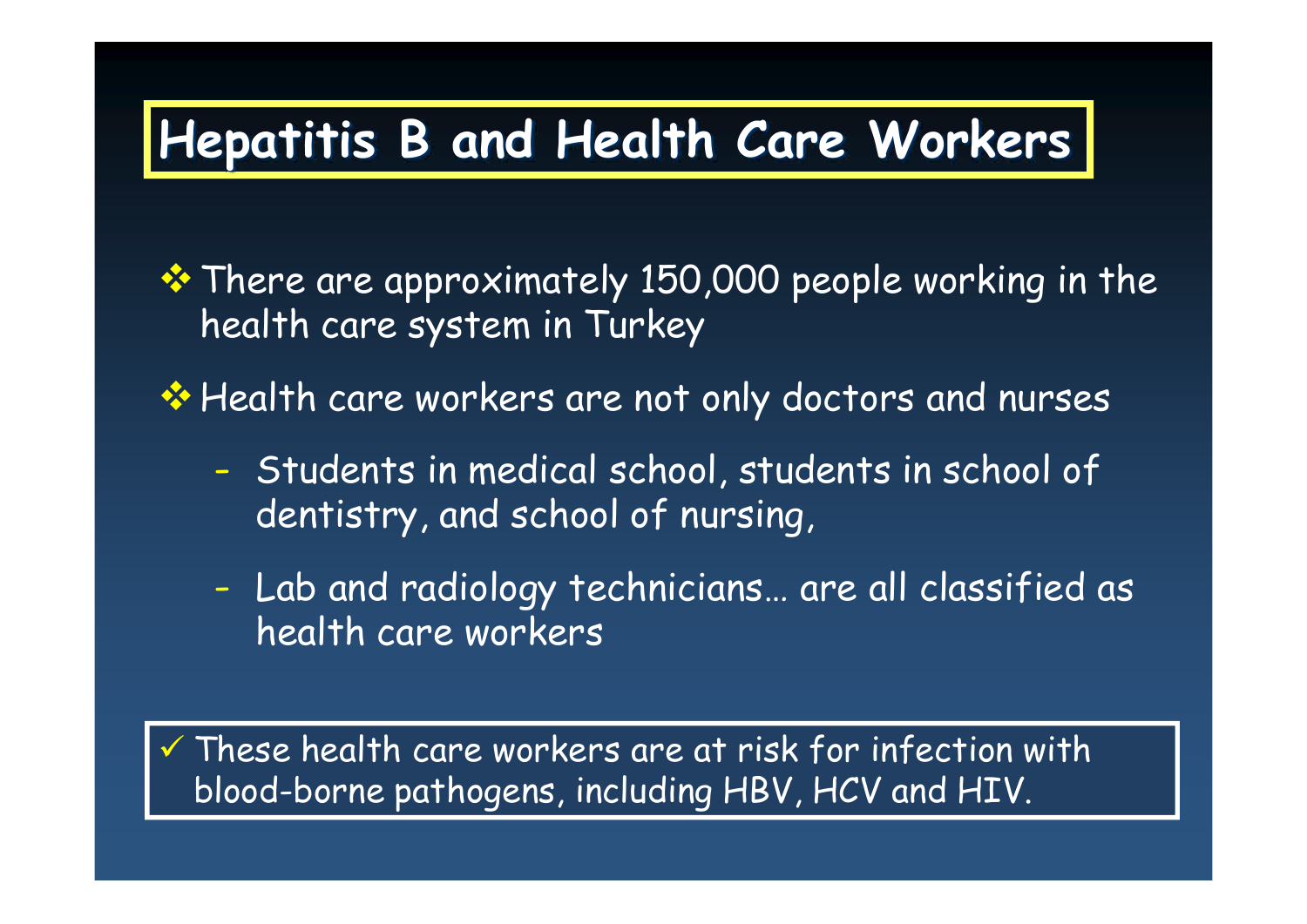### **Occupational Exposure to Blood and Body Fluids- Turkey**

◆ In Turkey, blood-borne pathogen transmission occurs predominantly by percutaneous or mucosal exposure of workers with the blood or body fluids of the infected patient

| <b>High Risk</b><br><b>Group</b>           | N   | <b>Exposure</b><br>to Blood | <b>Exposure to</b><br><b>Body Fluids</b> | <b>Previous</b><br><b>Vaccination</b> |
|--------------------------------------------|-----|-----------------------------|------------------------------------------|---------------------------------------|
| <b>Medical</b><br>School<br><b>Student</b> | 261 | 68.8%                       | 31.8%                                    | <b>NA</b>                             |
| <b>Nursing</b><br><b>Student</b>           | 473 | 74%                         | <b>NA</b>                                | $67.7\%$ (+)                          |
| <b>Nurses</b>                              | 289 | 76.2%                       | <b>NA</b>                                | $32.4\%$ (-)                          |
| <b>HCW</b>                                 | 988 | 64%                         | 64%                                      | $68\% (+)$                            |

**Azap et al. Am J Infect 2005;33:48-52 Ayrancı et al. Journal of Hospital Infection (2004) 58, 216–223 Talas et al. Journal of Clinical Nursing, 18, 1394–1403**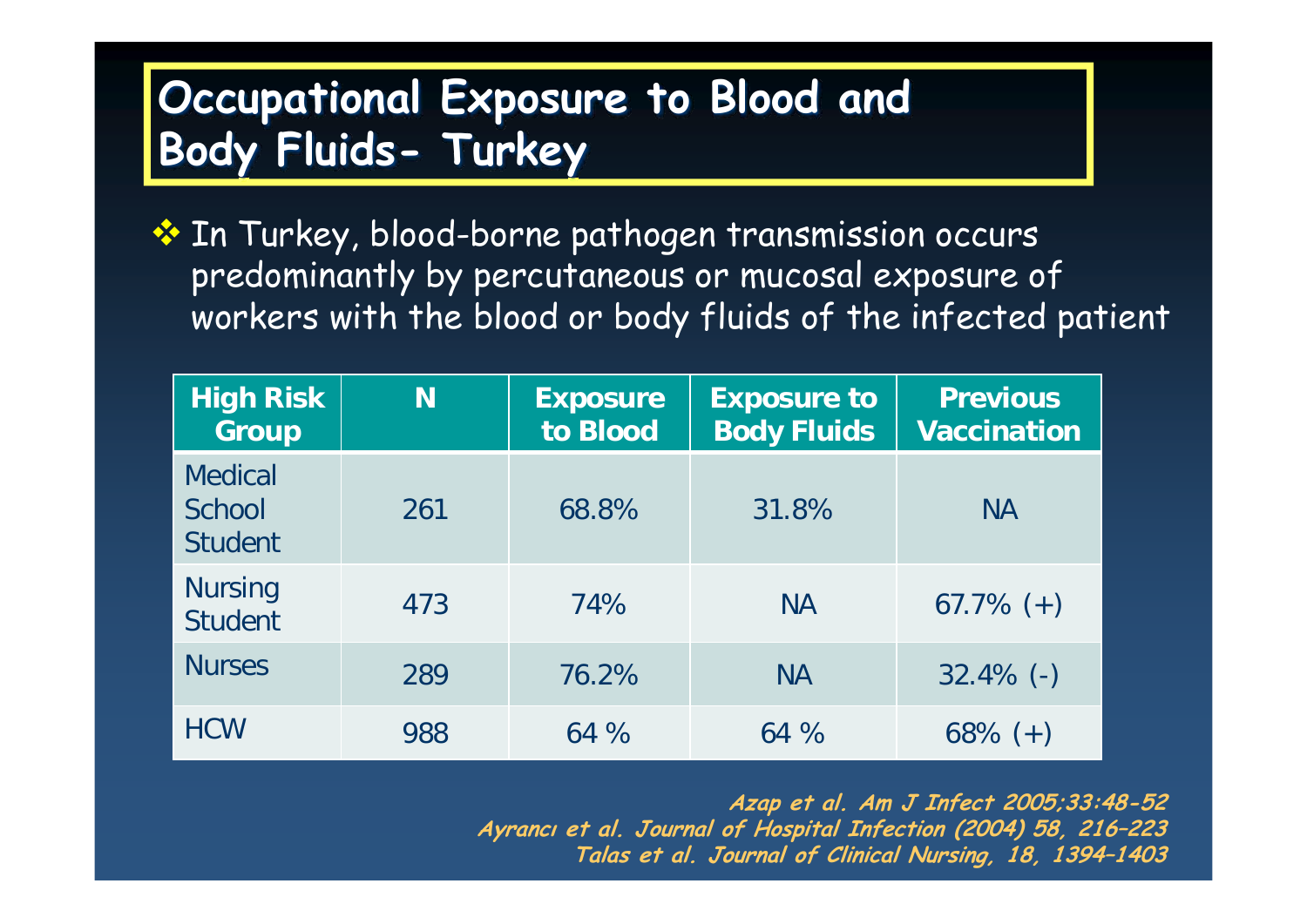### **Occupational Exposure to Blood and Body Fluids- Turkey**

**988 HCW** 

- 500 nurses (51%), 212 residents (21%), 152 nurse assistants (15%), and others (13%)

- $\cdot$  64% of the HCWs had been exposed to blood and body fluids at least once in their professional life
- $\cdot$  Recapping the needle was (45%) the most frequent cause of the sharps injuries
- ⊙f the injured HCWs,
	- 28% were not using any personal protective equipment, and
	- 67% did not seek any medical advice for injury.

**Azap et al. Am J Infect 2005;33:48-52**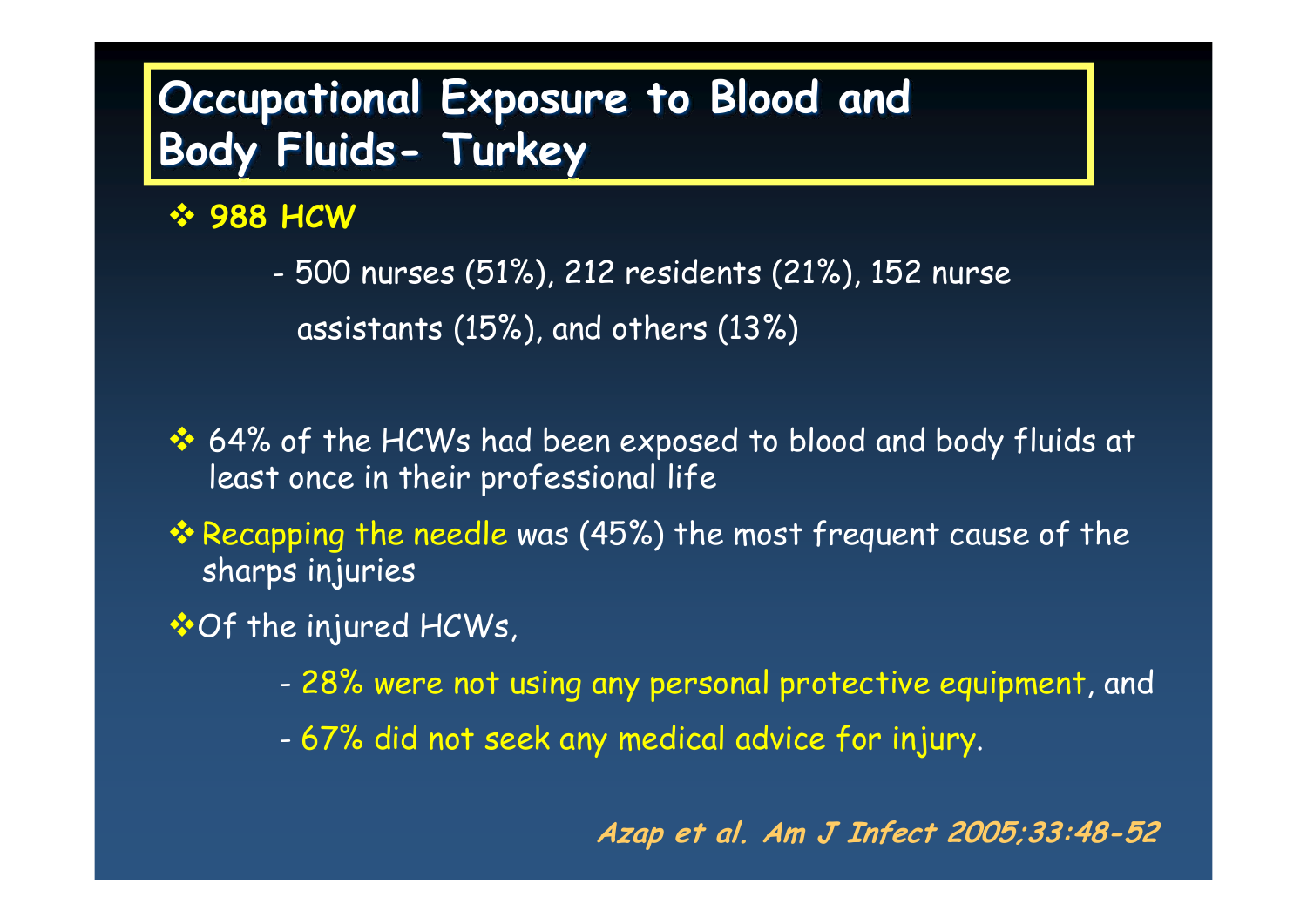### **Occupational Exposure to Blood and Body Fluids- Turkey**

- $\checkmark$  Of the 988 HCWs surveyed,
	- -68% had been previously vaccinated against HBV
- $\checkmark$  Of the unvaccinated group,
	- -46% were naturally immunized,
	- -6% were already HBsAg positive

**\*** The vaccination rate was higher in physicians than in nurses

Underlying reason for unvaccinated status:

- Unable to afford vaccination 20%
- -Personal neglectfulness 14%
- -Anxious about potential adverse events 3%

**Azap et al. Am J Infect 2005;33:48-52**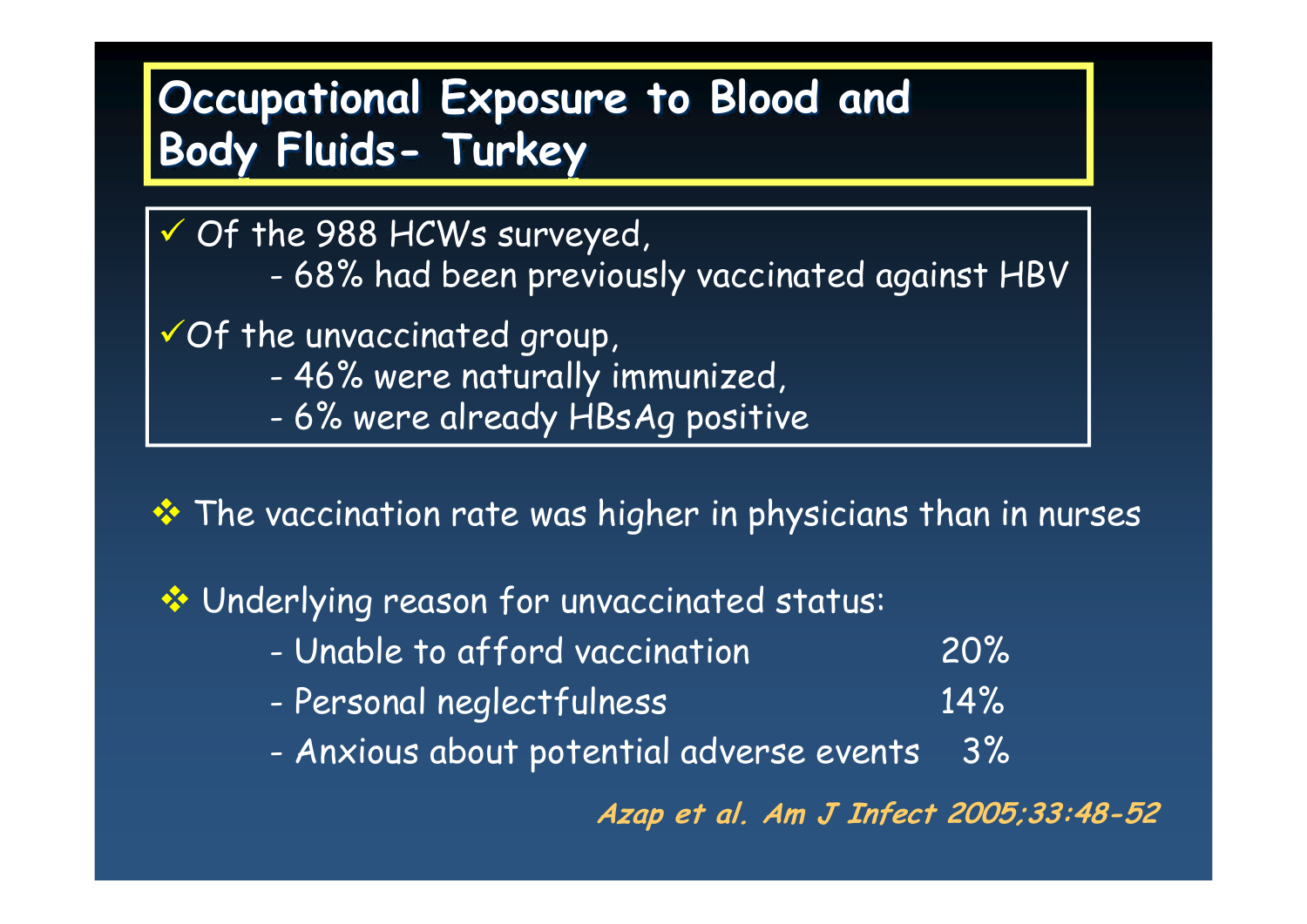#### **Predictive Factors for Occupational Bloodborne Exposure in Turkish Hospitals**

Multicenter study n= 5238 HCW

 $\cdot$  41.3% nurses, 29.0% doctors, 9.3% laboratory workers, and 20.3% paramedics

 $\cdot$  50.1% of the participants reported at least 1 occupational PME in the previous year

#### Predictive factors were:

- $\checkmark$  Working at a surgical site
- $\checkmark$  Being a doctor or a being a nurse
- 9 Younger age
- $\checkmark$  Low socioeconomic status

**Hoşoğlu et al. Am J Infect Control 2009;37:65-9**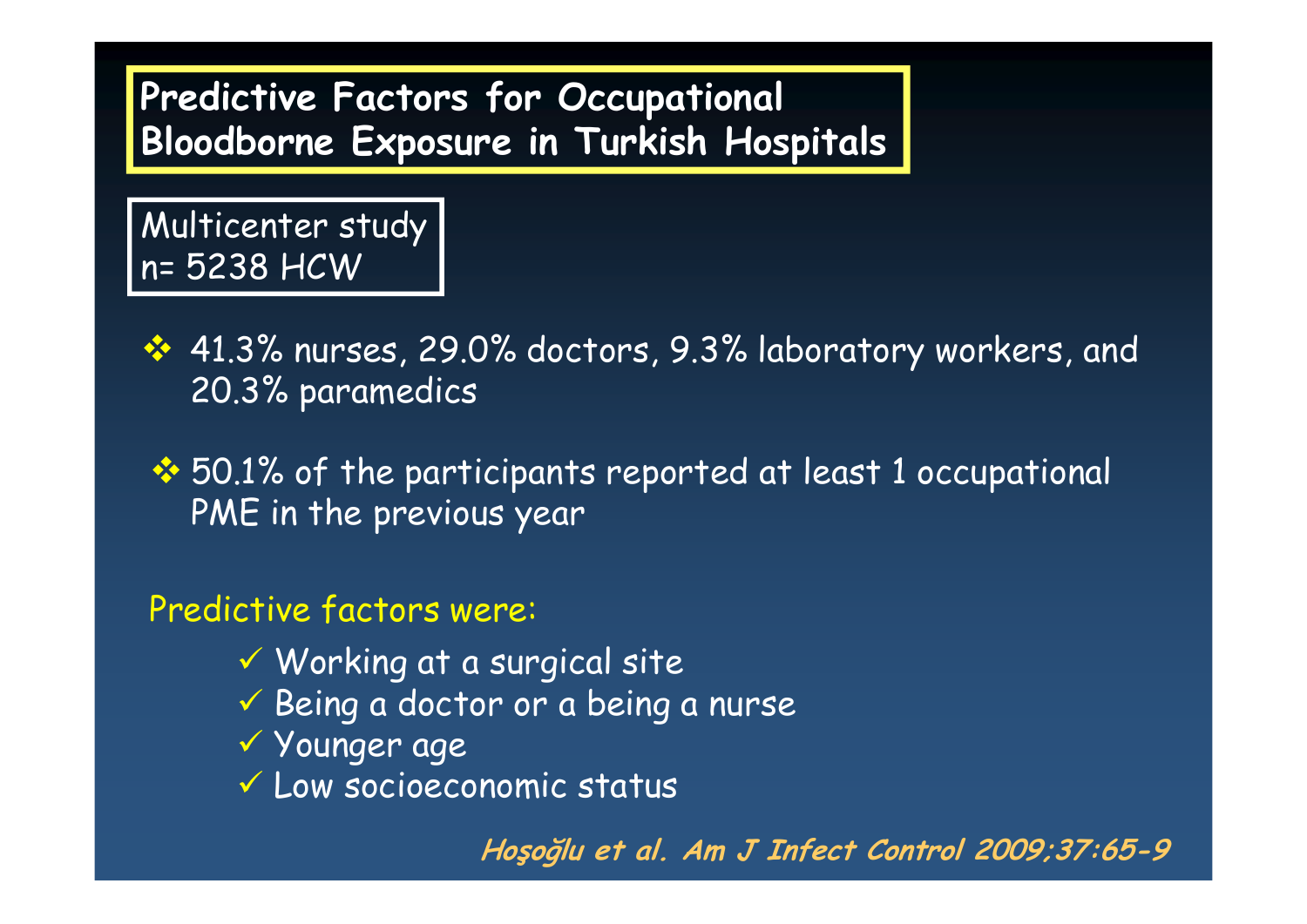### **Occupational Exposure in Health Care Workers - Turkey**

- ❖ Exposure with blood and body fluids are frequently seen in Turkey (31%-68%)
- ◆ Especially nurses and doctors are under risk
- **\*** Recapping the needle is the most frequent type of injury (45%-55%)
- **☆** Approximately 1/3 of the cases are not immune to HBV at time of exposure and
- ◆ Most of the cases do not seek for medical help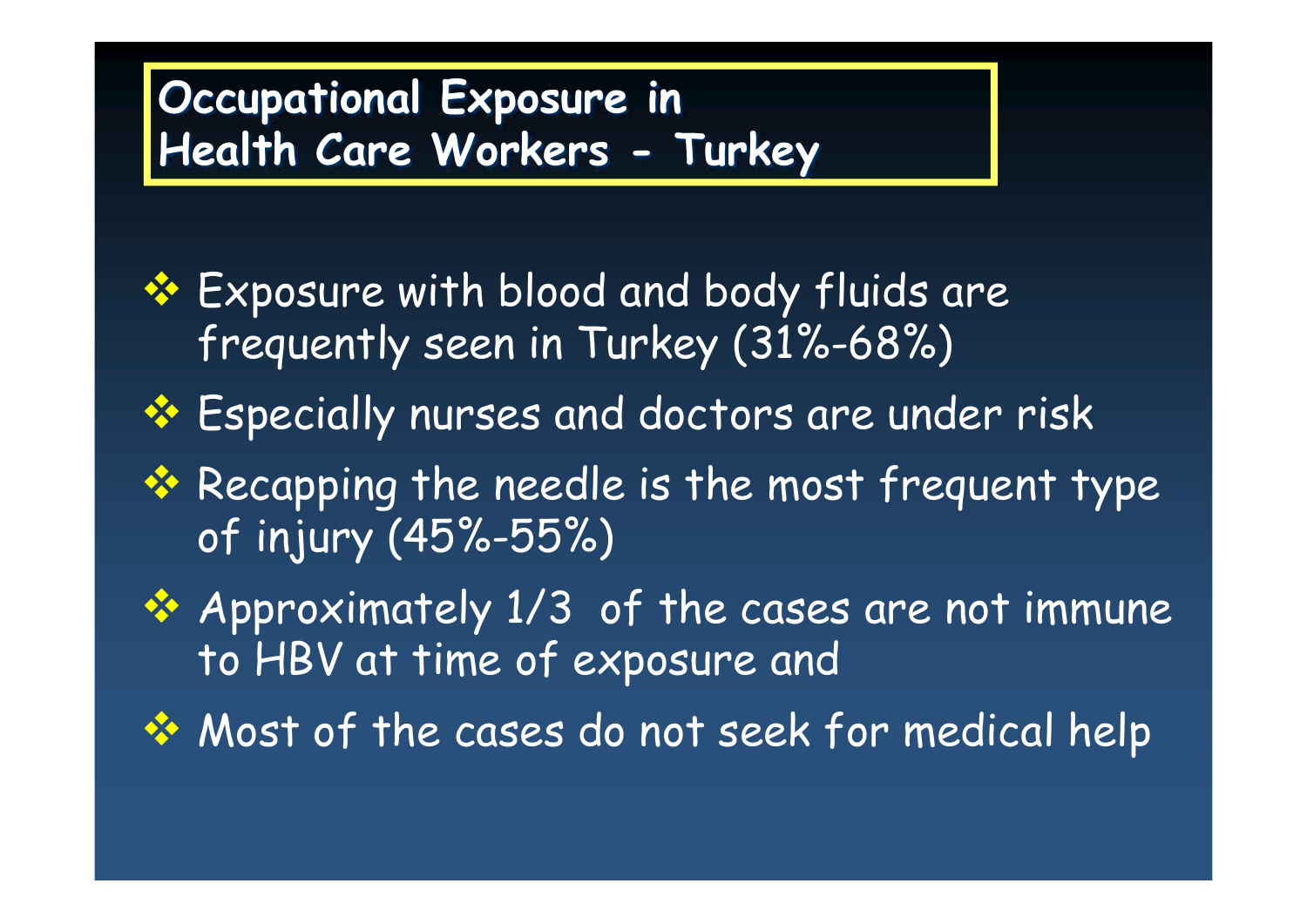# HBV in Health Care Workers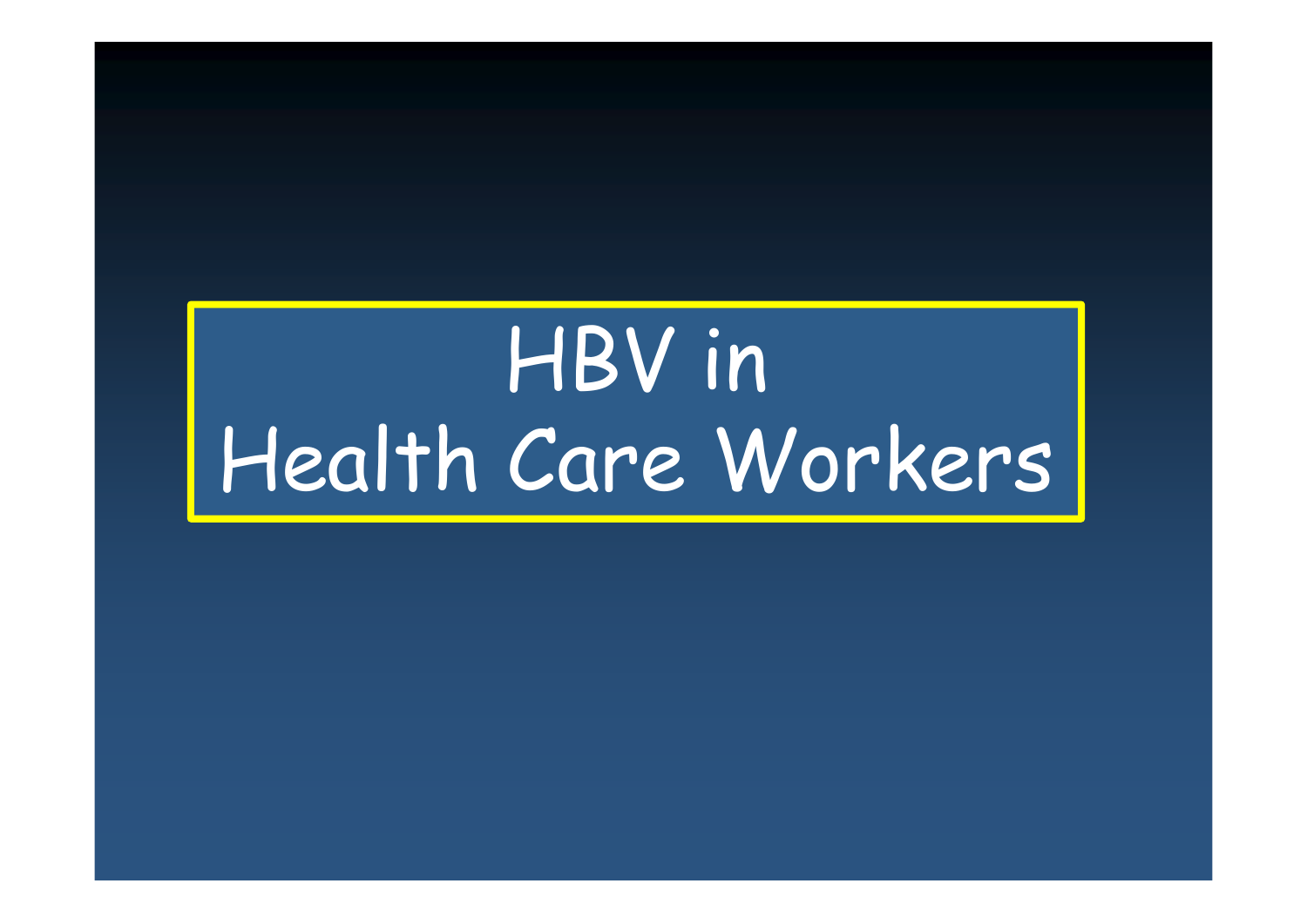## **Prevalence Rate of HBV in Health Care Workers**

**\*** Turkey has been known as a country with intermediate endemicity for hepatitis B

- **\*** The overall prevalence of HBV in Turkey has been reported to be between 4% and 6.8%
- $\cdot$  The prevalence rate is especially high in the Southeastern part of the country  $( \sim 8\%)$
- **\* These high rates of HBV prevalence in the country** effects the (HCW) and (HCS) as well
- **In Turkey, HCWs and HCSs are classified as high risk** groups for HBV and, vaccination of these groups are recommended by the Ministry of Health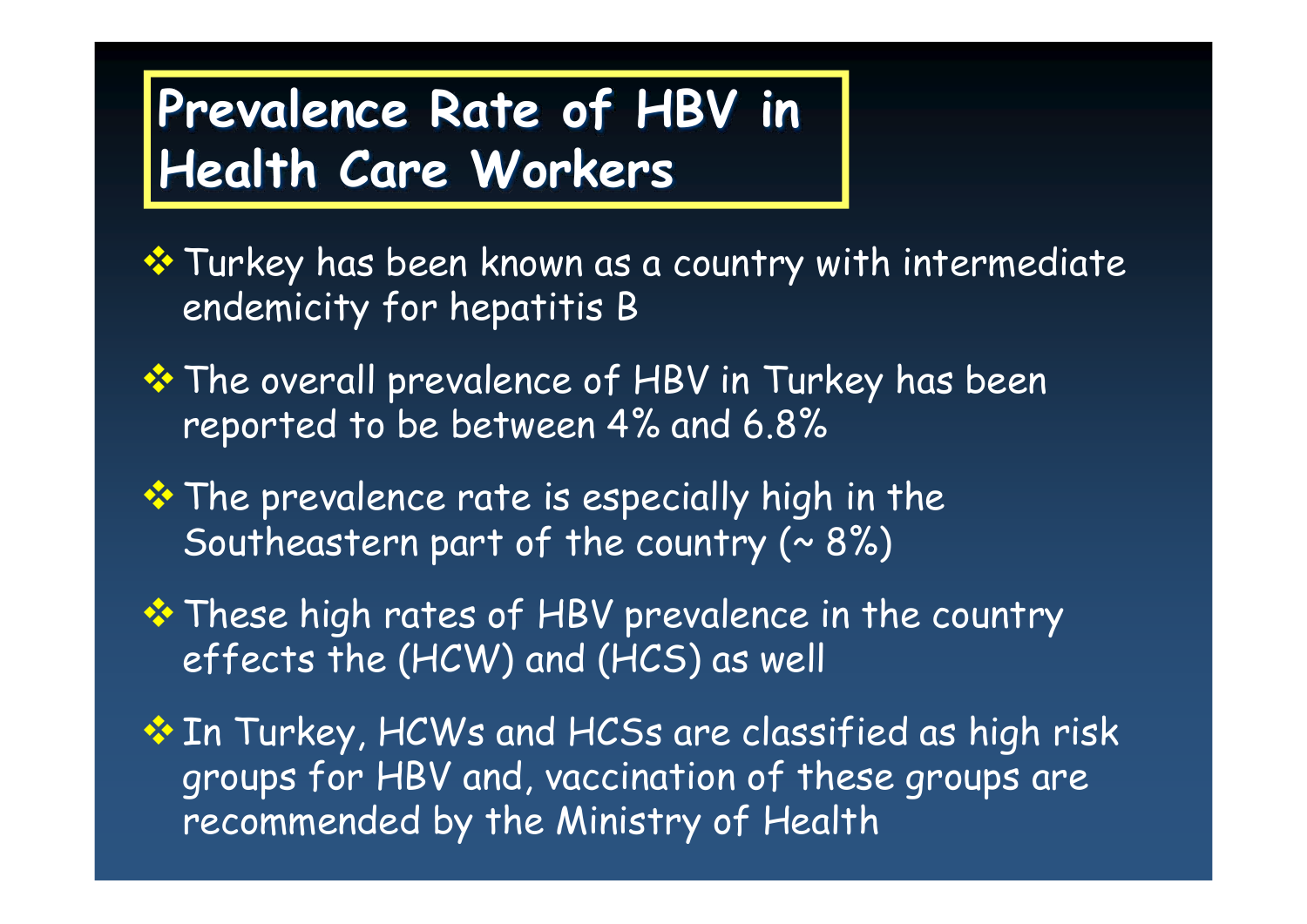# **Prevalence Rate of HBV in Health Care Workers**

- **❖** Starting from 1990's multiple single center studies have been reported from all parts of the country
- $\cdot$  The results vary between different regions (1.3%) to 10%)
- **❖** Different prevalence rates have also been reported even from the same region of the country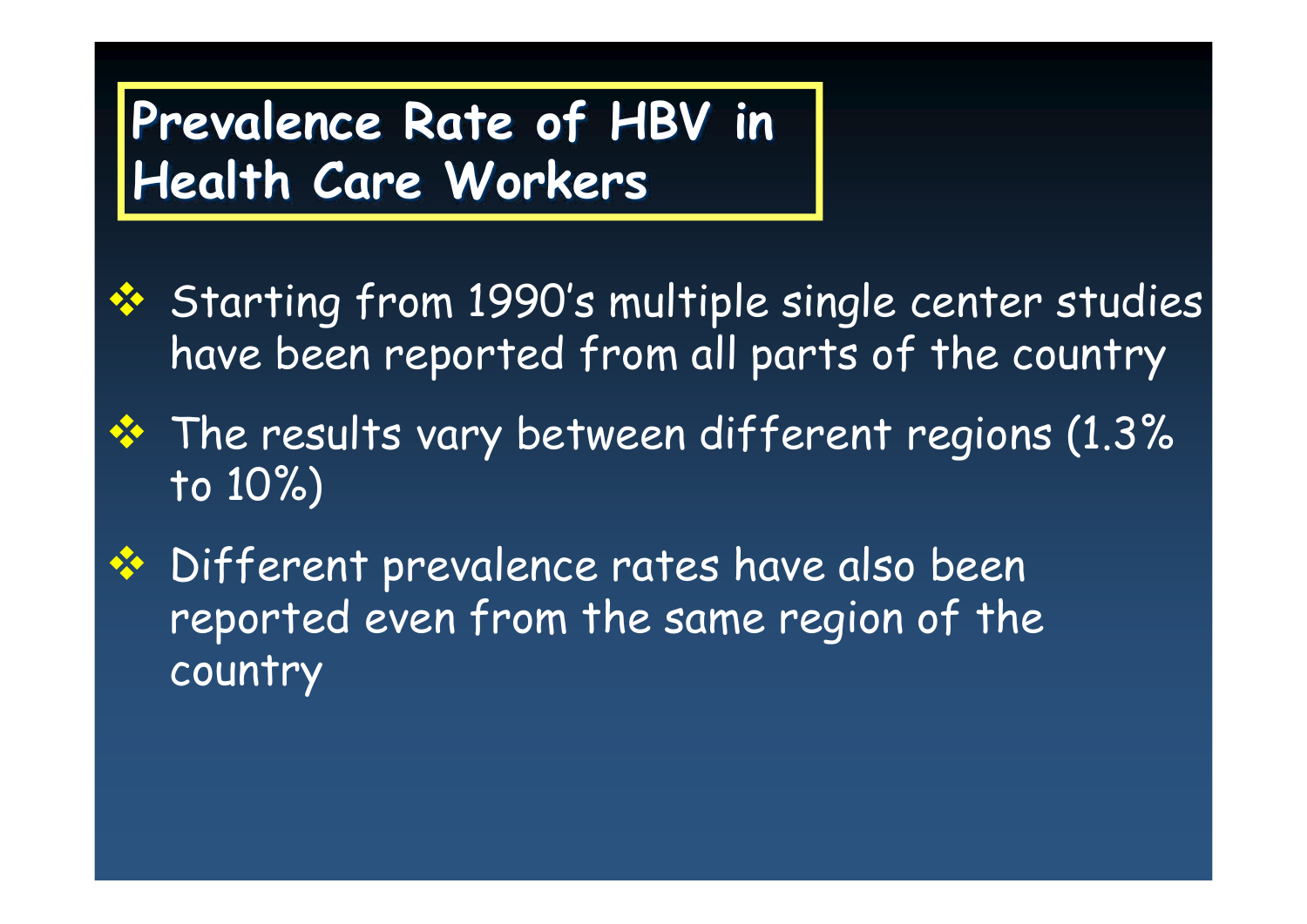### **Prevalence Rate of HBV in Health Care Workers**

 $96$  When interpreting these results, we should not forget that:

- **\*** HBV prevalence rates are higher in some parts of the country
- **<sup>◆</sup> Studies are mostly from single center experience, and** are designed with small numbers
- **Cases are usually heterogeneous for age and sex**
- ◆ Patients demographics such as birth place and migration history, and work experience are not analyzed in most of these studies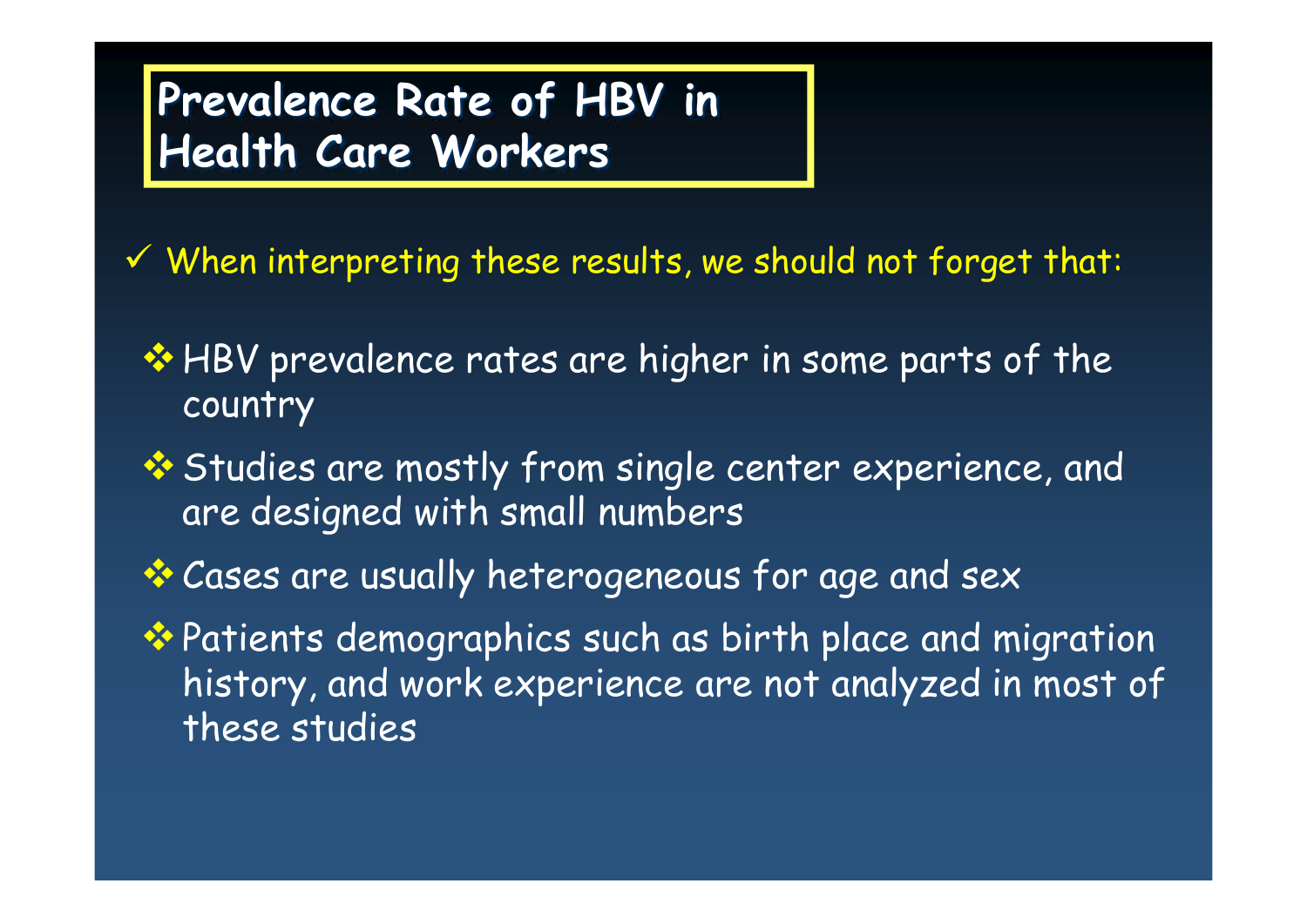#### **What is the Prevalence Rate of HBV in Health Care Workers and Health Care Students ?**

| Category   | Year          | No of<br>Std.  | N    | $\overline{\mathsf{n}}$ | <b>Pooled Value</b>  | <b>Mean Value</b> |
|------------|---------------|----------------|------|-------------------------|----------------------|-------------------|
| <b>HCW</b> | 1989-<br>1999 | 15             | 4147 | 191                     | $4.61(3.97-5.24)$    | $3.38(2.83-3.93)$ |
| <b>HCW</b> | 2000-<br>2005 | 14             | 4551 | 121                     | $2.66$ $(2.19-3.13)$ | $1.87(1.47-2.26)$ |
| <b>HCS</b> | 1989-<br>1999 | $\overline{4}$ | 1022 | 39                      | $3.82(2.64 - 4.99)$  | 2.94 (1.90-3.94)  |
| <b>HCS</b> | 2000-<br>2005 | $\overline{3}$ | 438  | 8                       | $1.83(0.57-3.08)$    | $2.06(1.06-3.05)$ |

**Toy M et al. AASLD 2009 495A-496A**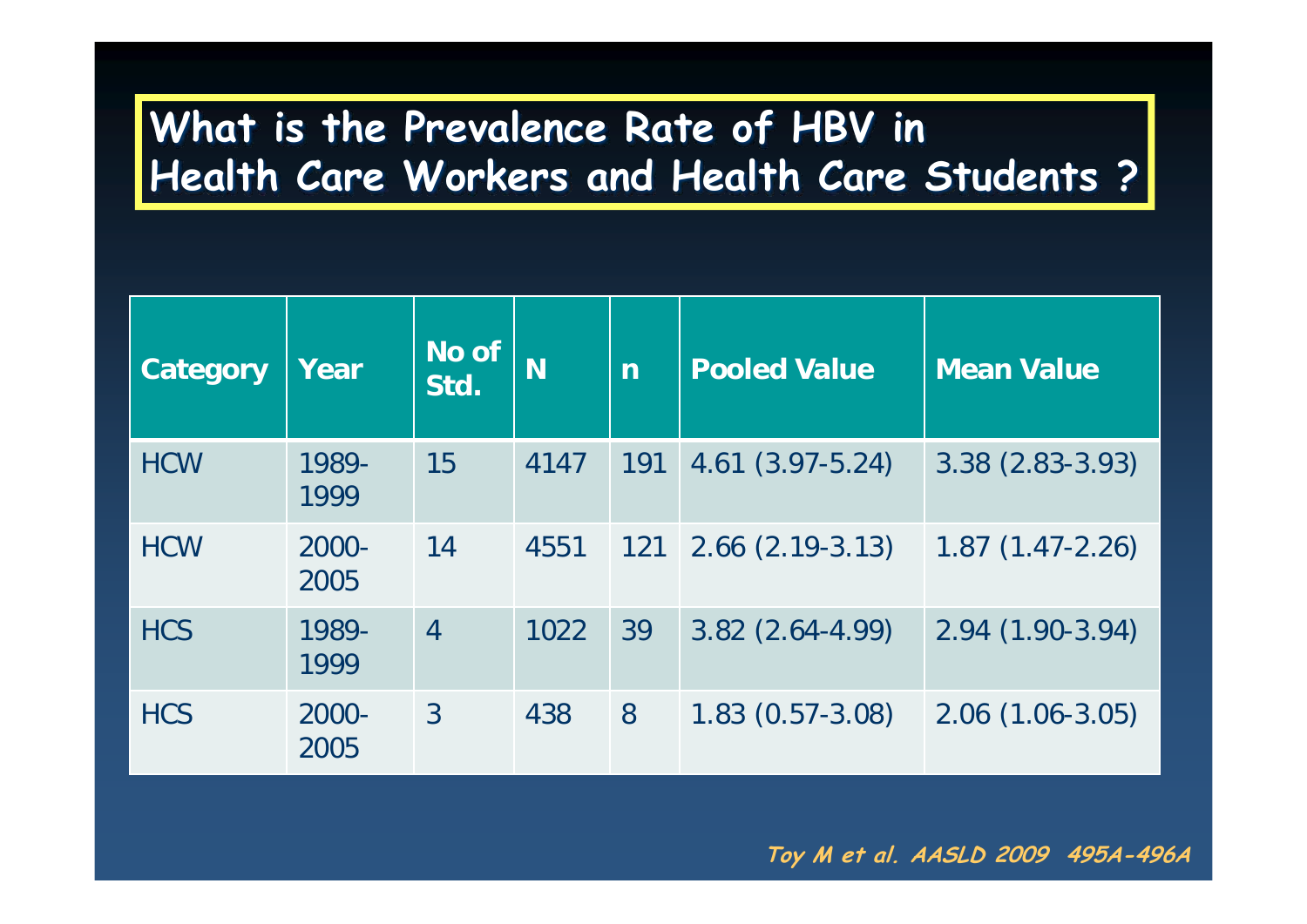#### **The Prevalence Rate of Hepatitis B in HCW Population is Decreasing**

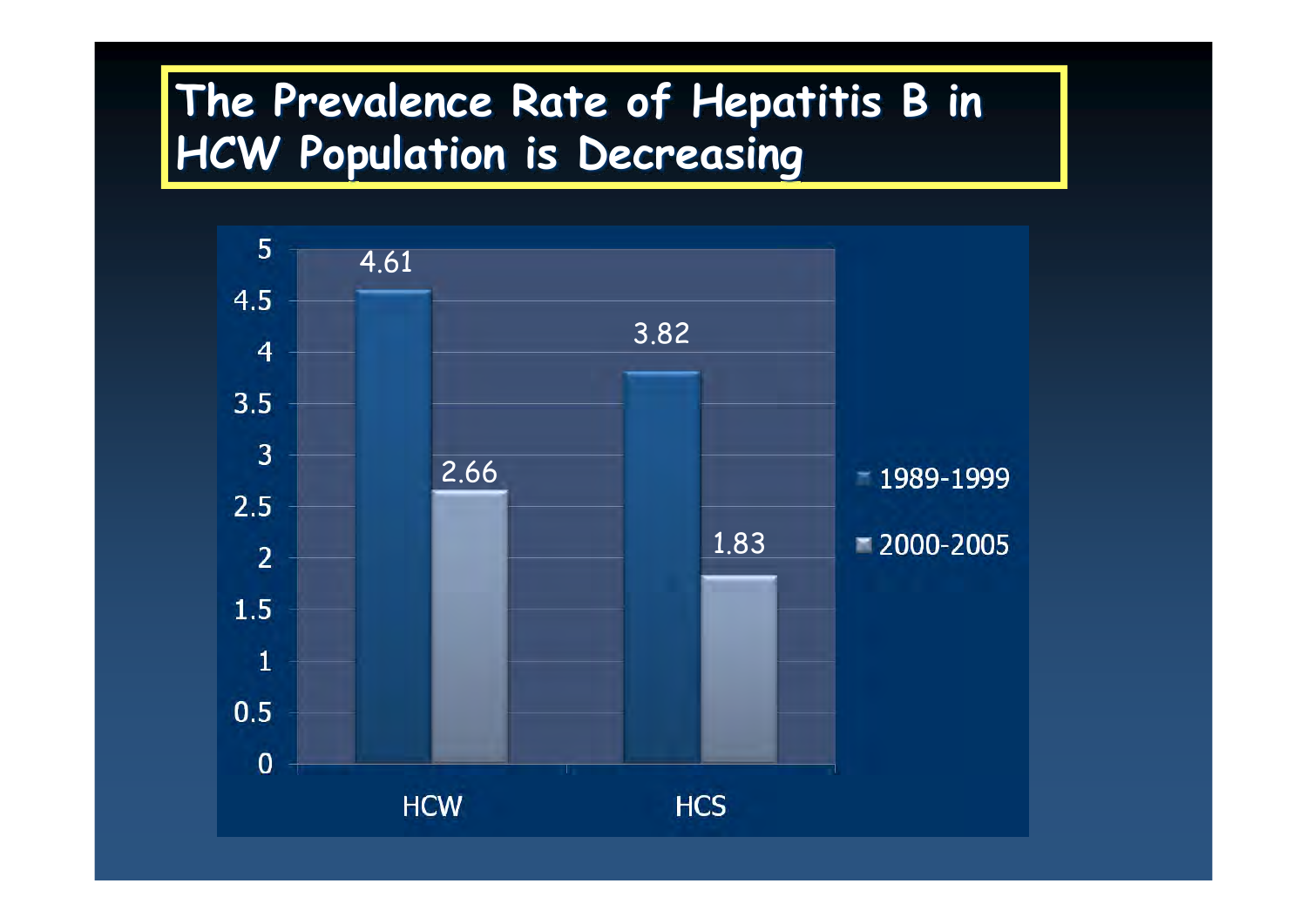# **More Health Care Workers are Being Vaccinated**

| Year          | Std. | <b>N</b> | HBsAg $(+)$<br>(% )    | Anti-HBs (%)      | <b>Vaccinated</b><br>(%) |
|---------------|------|----------|------------------------|-------------------|--------------------------|
| 1989-<br>1999 | 51   | 14,223   | $4.8\% (1.30-10.0)$    | 34.4% (13.8-56.0) | 25.4%                    |
| 2000-<br>2005 | 14   | 5504     | $2.19\% (0.57 - 3.13)$ | 12.9%             | 39%                      |

**Mıstık R et al. Viral Hepatit 2005 Book**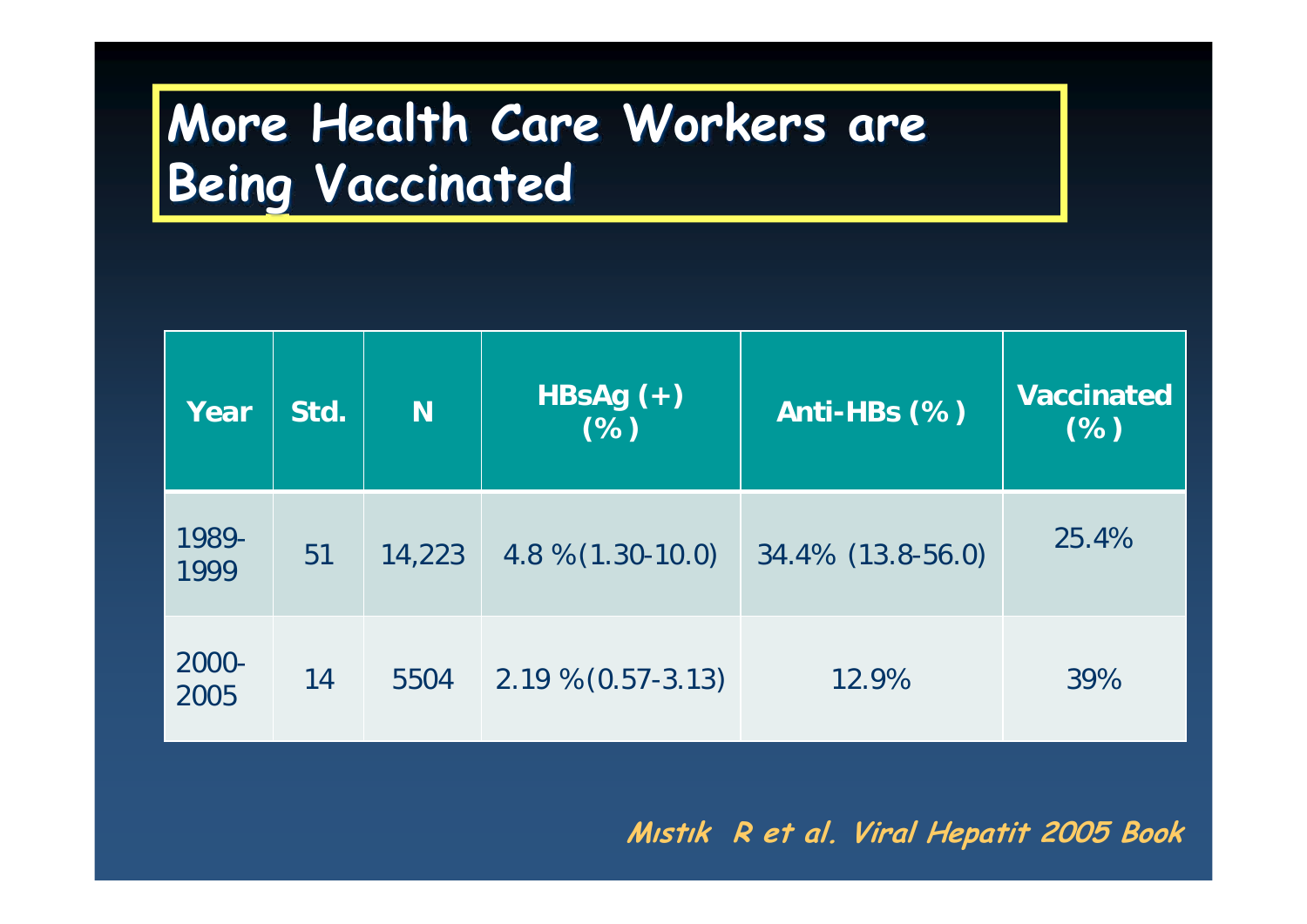# **Hepatitis B Virus and HCW in Turkey**

**\*** The prevalence rates of HBV in health care workers is lower compared to healthy population

**\*** There is a decrease in the prevalence rate of HBV in **HCW** 

**\*** This is probably due to effective vaccination of these groups at medical school or after starting to work

**\*** The HCW and HCS's that are vaccinated against HBV has increased from 25% to 39% between 1998 to 2006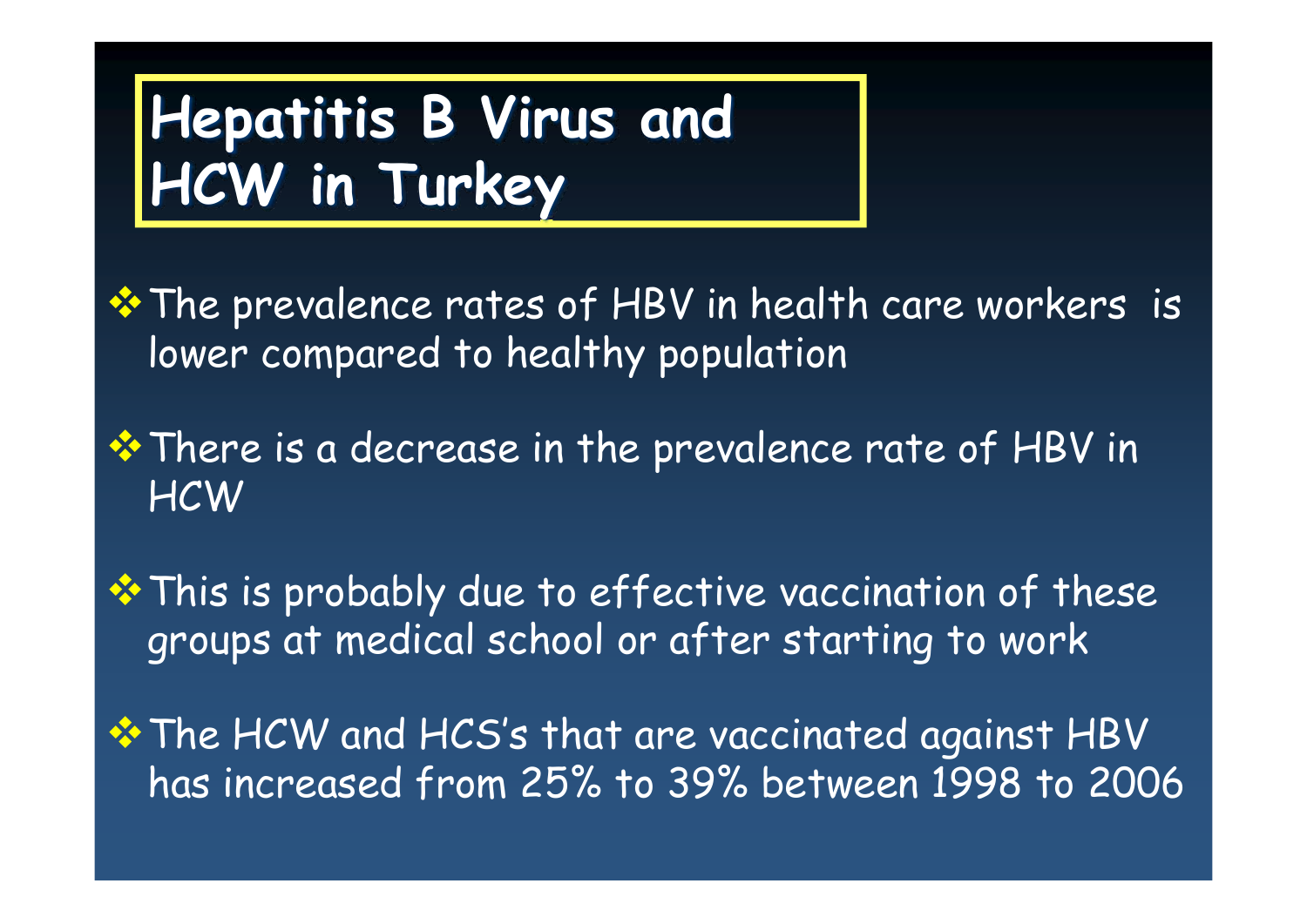# HCV in Health Care Workers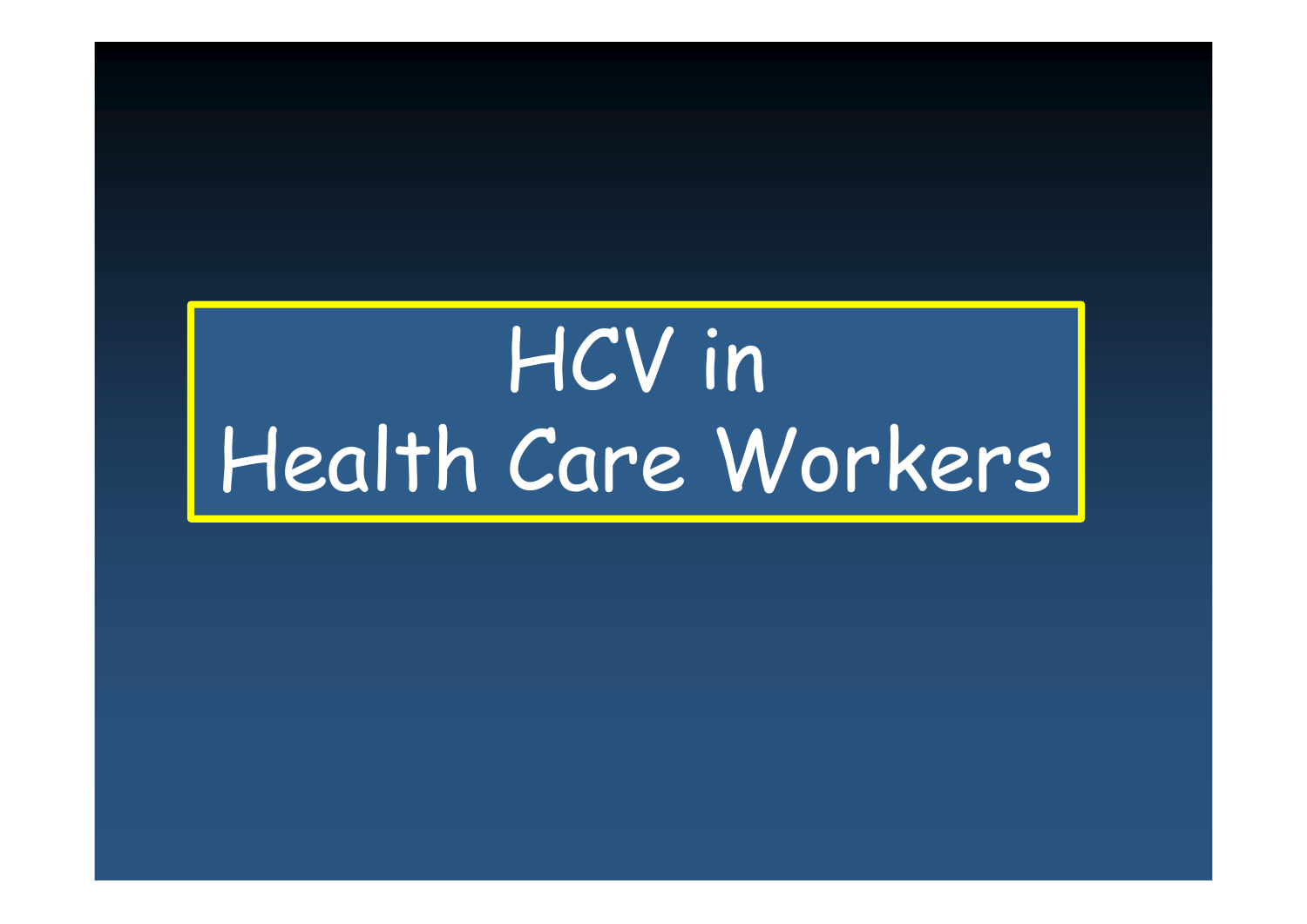## **Hepatitis C Virus and Health Care Workers in Turkey**

| Years     | No of<br><b>Studies</b> | <b>Number</b> | Anti-HCV $(+)$      |
|-----------|-------------------------|---------------|---------------------|
| 1992-1999 |                         | 3,994         | $0.70\%$ (0%-2.42%) |
| 2000-2006 | 11                      | 3,077         | $0.42\%$ (0%-2.1%)  |

The prevalence of HCV in blood bank donors between 1991 - 1999: 0.58 % (n=342,619) 1989 - 2006: 0.38% (n=6,240,130)

**Mıstık R et al. Viral Hepatit 2005 Book**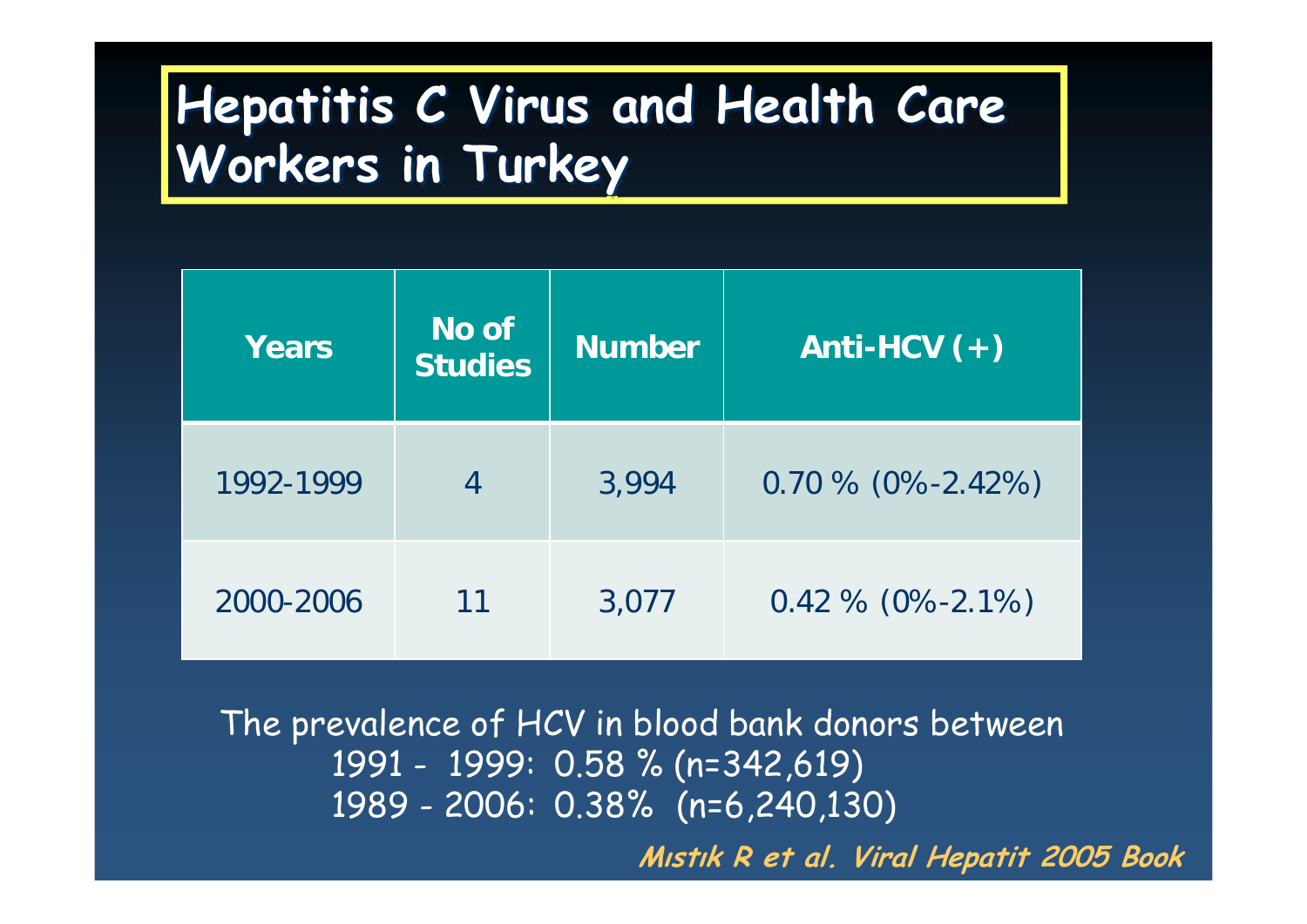### Transmission of HCV to Health Care Workers in Turkey



#### Transmission of hepatitis C by blood splash into conjunctiva in a nurse

Salih Hosoglu, MD,<sup>8</sup> Mustafa Kemal Celen, MD,<sup>8</sup> Serife Akalin, MD,<sup>8</sup> Mehmet Faruk Geyik, MD,<sup>8</sup> Yasemin Soyoral, MD,<sup>b</sup> and Ismail Hamdi Kara, MD<sup>o</sup> Diyarbakir, Turkey

The risk of transmission of hepatitis C virus (HCV) infection is an important problem for the health care worker. HCV transmission The flux of interference integer<br>case variety constraints are presented in the material of the state of<br>the byth of primarity and present the state of the state of the state<br>of the state of the state of the state of the s After treatment, an HCV-RNA test produced negative results and transaminase levels were normal. In conclusion, splashing blood<br>from patients who are HCV positive into the face or eyes is a risk for health care workers. The mial acquisition of bloodborne infection and they should observe protective precautions. (Am J Infect Control 2003;  $31:502-4$ 

Approximately 1% to 5% of the world population has chronic hepatitis C virus (HCV) infection and the anti-HCV positive rate in healthy blood donors is 0.5% to 4% worldwide.<sup>1,2</sup> This percentage is 4-fold of the number of HIV cases. HCV causes 20% of acute hepatitis infections and 70% of chronic hepatitis infections in the world. In Turkey, prevalence of anti-HCV among the healthy population is between  $0.5\%$  and  $1.5\%$ .<sup>3</sup> The average incidence of anti-HCV seroconversion after accidental percutaneous exposure from an HCV-positive source is 1.8% (range: 0%-7%), with 1 study indicating that transmission occurred only from hollow-bore needles compared with other sharps.<sup>4</sup><br>The health care worker (HCW) has long been

recognized to be at risk for hepatitis C infection through occupational exposure to blood and blood-<br>contaminated objects. There is an important risk for

From the Departments of Infectious Diseases and Chrical Micro-biology,\* Internal Medicine," and Family Practice," Dick University<br>Hospital, Diyarbakit, Tarkey,<br>Christman Medicine, MP, Diseases and Infection print requests: Salih Hosoglu, MD, Department of<br>seases and Clinical Microbiology, Dick University Hosp<br>purbakir, Turkey. E-mail: hosoglu@hotmail.com. yright © 2003 by the Asso<br>strol and Epidemiology, Inc. stion for Profess  $0 + 000120$ 

HCWs when caring for patients who are HCV positive. Hemodialysis departments are important places for nosocomial transmission risks.<sup>5.6</sup> The prevalence of anti-HCV positivity is high among patients undergoing<br>hemodialysis.<sup>5-8</sup> Different studies show that if a HCW has continuous skin contact and needlestick accidents, anti-HCV prevalence is higher than that in the healthy<br>population.<sup>8.9</sup> HCV may spread not only by broken skin, but also by mucous contact such as conjunctiva.<sup>10</sup> There is a special occupational hazard for dentists, surgeons, and other HCWs. To our knowledge, we present the third case in the English-language literature of HCV transmission by eye splash.

#### **CASE REPORT**

In the hemodialysis department at Dicle University Hospital, Diyarbakir, Turkey, a 23-year-old female nurse splashed blood from a patient positive for anti-HCV and HCV-RNA into her face and eyes. When she was exposed, she was taking blood from a peripheral vein in a patient with chronic renal disease. She washed her eyes and face with water immediately. She reported the accident to hospital management and the hospital infection control department. She had been completely healthy and had never used intravenous drugs nor received transfusion. She had not had a tattoo, needlestick accident, or any other risky contact in the last 6 months. Anti-HCV seropositivity by enyzme-linked immunosorbent<br>assay and HCV-RNA by polymerase chain reaction  $\checkmark$  There are several case reports on the transmission of HCV from patient to HCW

**Hoşoğlu S et al. Am J Infect Control 2003; 31:502-4** 

Risk of infection in health care workers (n=320) following occupational exposure was analyzed; and transmission of HCV was reported as 0%

**Kuruüzüm Z et al. Am J Infect Control 2008;36:27-31**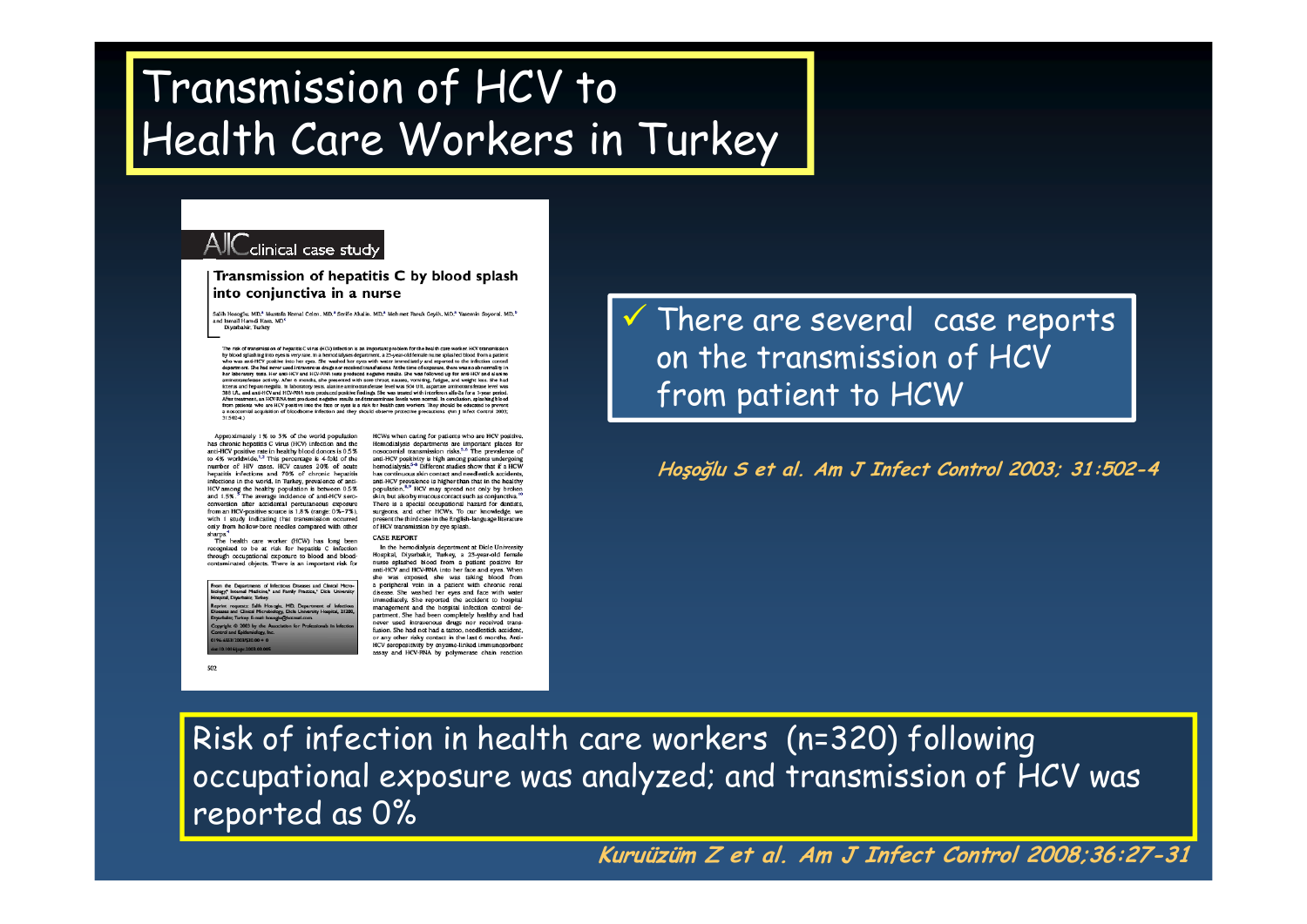# **Hepatitis C Virus and HCW in Turkey**

- $\dots$  There are few case reports on transmission of HCV from patient to a health care worker
- **\*** There is a decrease in the prevalence rate of HCV (0.70% to 0.42%)
- **☆** This is probably due to the increased health awareness, better sanitation and hygiene
- ◆ But the prevalence rate of HCV in HCW's is still higher than the healthy population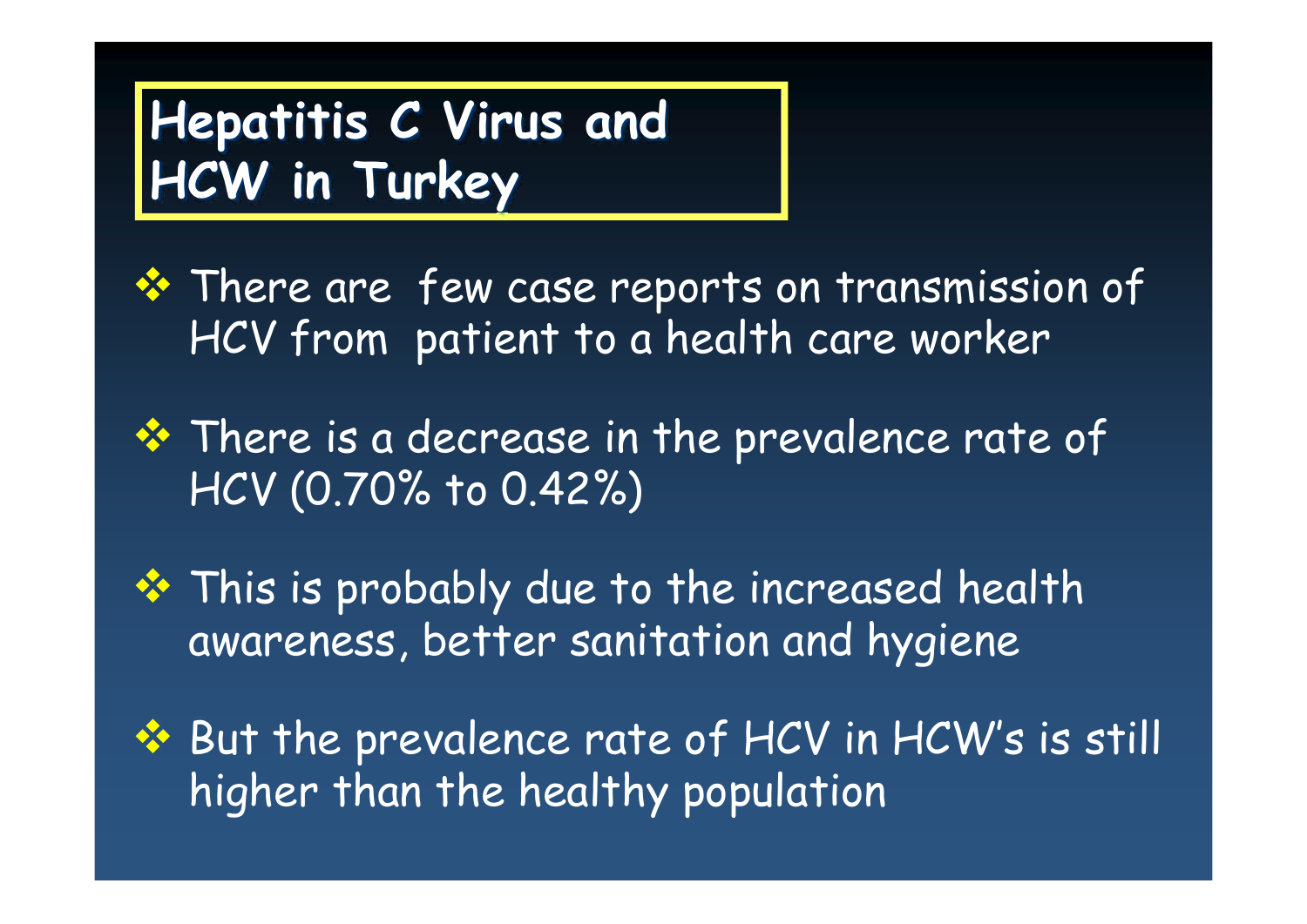#### **Prevalence Rate of Other Viruses in the HCW Population**

#### Hepatitis A

**☆ Kurt et al.**  $- n = 193$ 

76.3% Anti HAV(+) (1997)

#### Hepatitis E

#### ❖ Hoşoğlu et al.  $- n = 102$ n=102 19.6% vs 8.03% Anti HEV(+) (1999)

#### Hepatitis G

 $\diamondsuit$  Sünbül et al.

 $- n = 120$ 1.6% vs 3.3% HGV-RNA (1998)

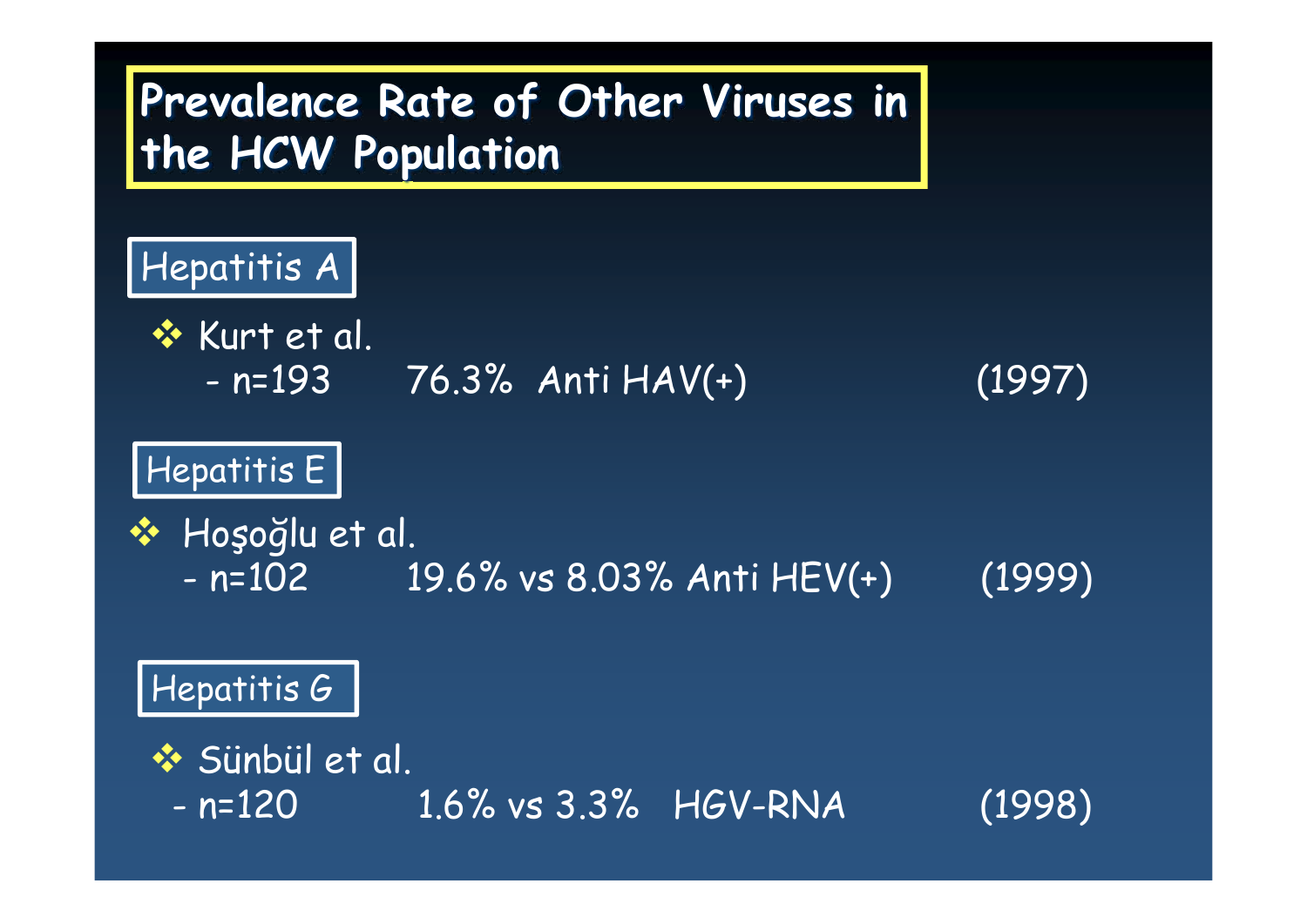- All students starting medical school should be screened and be vaccinated for HBV
- ◆ Persons who are planning to start working at a health care facility should be educated, screened, and vaccinated for HBV
- Nurses working in Turkey are frequently exposed to bloodborne infections
- **\*** Precautions and protection from needle stick and sharps injuries are important in preventing infection of nurses
- **Education on transmission of blood-borne infections,** vaccination and post-exposure prophylaxis must be implemented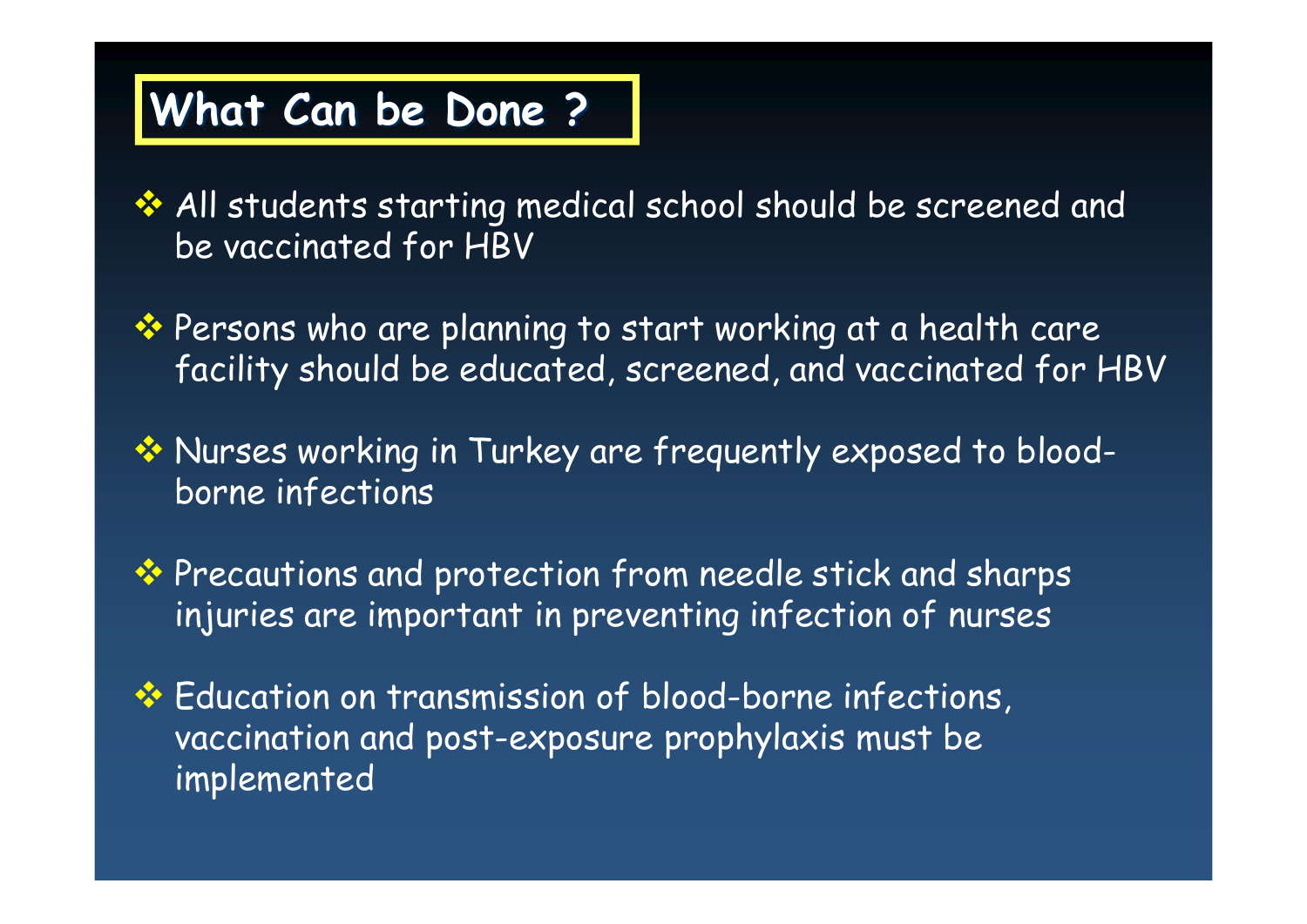**All HCWs should be aware of the importance of** 

- Standard precautions, including appropriate use of hand washing, protective barriers, and care in the use and disposal of needles and other sharp instruments

**Employers should have in place a system that includes** written protocols for;

- -Prompt reporting,
- -Evaluation, counseling, treatment, and
- -Follow-up of procedures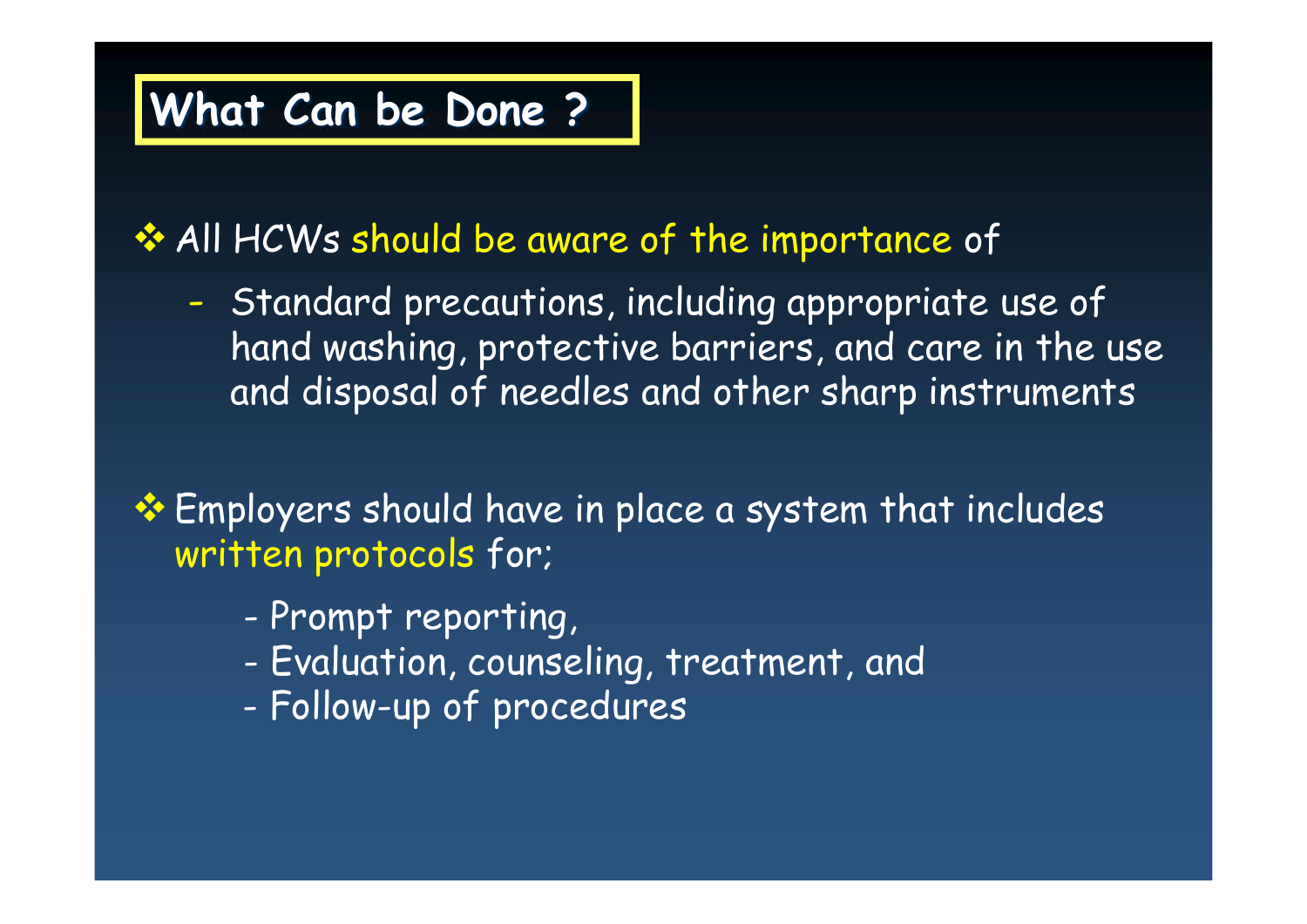**EXA In some countries HBV-infected HCWs are restricted in** performing exposure prone procedures based on either HBeAg status or serum HBV DNA level.

#### HBV Guidelines

| <b>Exclusion from EPPs if:</b> | HBV-DNA         |
|--------------------------------|-----------------|
| UK, Australia                  | $> 103$ cps/mL  |
| Europ. consensus group, Ir     | $> 104$ cps/mL  |
| Netherland                     | $> 10^5$ cps/mL |

Expert Committee decides in: -USA, Canada, New Zealand, Germany, France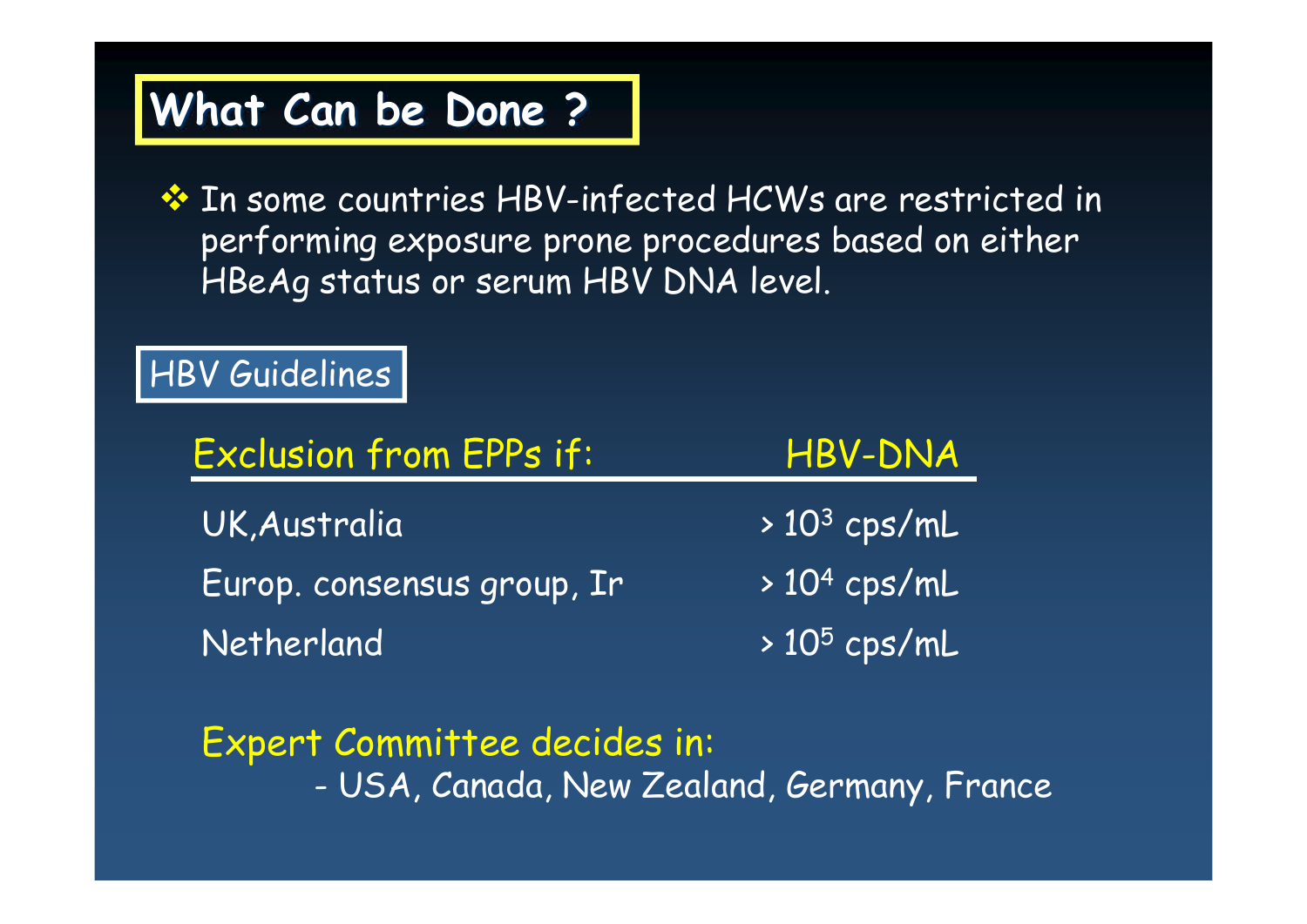**\*** There are some countries who have guidelines for the management of health care workers infected with HCV

HCV Guidelines

UK, Australia, Italy HCV-RNA (+)  $Germany$   $> 10^3$  cps/mL or acute infection Exclusion from EPPs if: HCV-RNA

Successfully treated health care workers are allowed to return to performing exposure prone procedures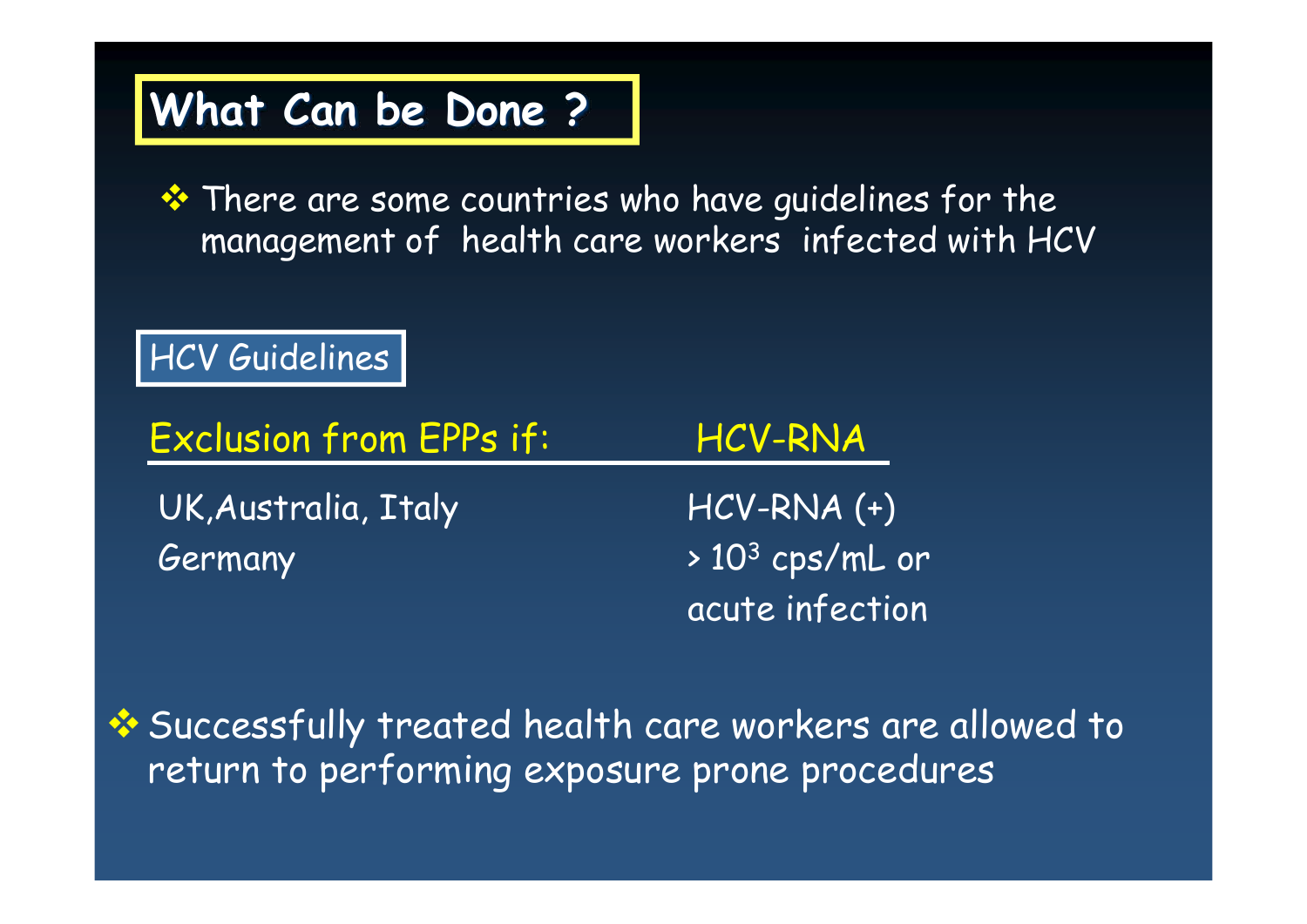

- 1. All HCWs should be screened for HBV and HCV
- 2. HBeAg and HBV DNA level should be checked for HBV carriers
- 3. HCV-RNA levels should be determined in Anti-HCV (+) HCWs
- 4. Guidelines for the management HBV and HCV infected personnel may be prepared

Restriction from performing exposure prone procedures based on either HBeAg status or serum HBV DNA level ????